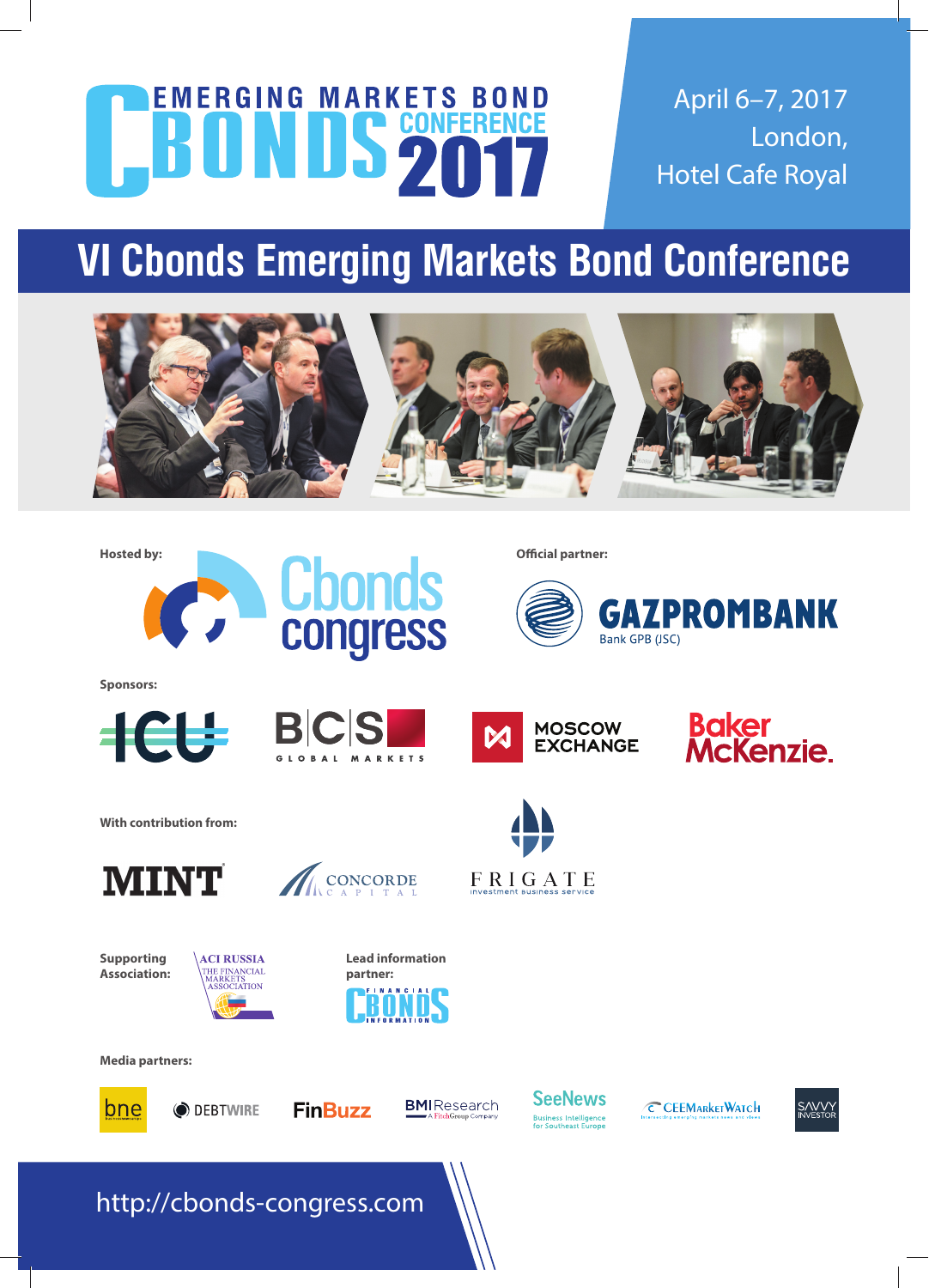#### **Conference Agenda**

| Day 1 (April 6) |                                                                                                                                                                                         |                 |                                                                                                                                                           |  |
|-----------------|-----------------------------------------------------------------------------------------------------------------------------------------------------------------------------------------|-----------------|-----------------------------------------------------------------------------------------------------------------------------------------------------------|--|
| $08:30 - 09:00$ | Registration, morning coffee                                                                                                                                                            |                 | - Hard currency vs. local rates: what is the                                                                                                              |  |
| $09:00 - 09:10$ | <b>Welcoming address</b>                                                                                                                                                                |                 | preferred asset class?                                                                                                                                    |  |
|                 | Sergey Lyalin, CEO, Cbonds Group                                                                                                                                                        |                 | - A regional view: outlook and opportunities<br>in LatAm, Emerging Asia, CEE and frontier                                                                 |  |
| $09:10 - 10:30$ | Macroeconomic and EM fixed income<br>analysts panel                                                                                                                                     |                 | markets (Africa)                                                                                                                                          |  |
|                 | Moderator: Gunter Deuber, Head of CEE                                                                                                                                                   |                 | - CIS outlook focus; opportunities in Russia,<br>Ukraine, Kazakhstan, Azerbaijan etc.                                                                     |  |
|                 | Research, Raiffeisen Bank<br>Sebastien Barbe, Head of EM Research and<br>Strategy, Credit Agricole CIB<br><b>Dmitri Petrov, EM Macro Trading Desk</b><br>Strategy, Nomura International |                 | - Top picks on the issuer level (countries/<br>sovereigns, sectors, credits)                                                                              |  |
|                 |                                                                                                                                                                                         | $11:30 - 12:00$ | Coffee break                                                                                                                                              |  |
|                 |                                                                                                                                                                                         | $12:00 - 13:00$ | <b>DCM</b> panel                                                                                                                                          |  |
|                 | Michal Dybula, Chief Economist, Central &<br>Eastern Europe, BNP Paribas                                                                                                                |                 | Moderator: Ranko Milic, Executive Director,<br>Head of CEEMEA DCM, UBS                                                                                    |  |
|                 | Mariya Gancheva, Head of EM Credit                                                                                                                                                      |                 | Muge Eksi, Managing Director, Unicredit                                                                                                                   |  |
|                 | Trading Strategy, HSBC<br>Petr Krpata, Chief EMEA FX & Rates<br>Strategist, ING Bank                                                                                                    |                 | Viktoria Beromelidze, Head of<br>Origination, Debt Capital Markets<br>Centre (EMEA), Bank of China Limited                                                |  |
|                 | Questions to discuss                                                                                                                                                                    |                 | London Branch                                                                                                                                             |  |
|                 | - The outlook for 2017 and performance of<br>macroeconomic indicators                                                                                                                   |                 | Dhiren Shah, Director, Corporates &<br>Emerging Markets Syndicate, Credit Suisse                                                                          |  |
|                 | - The monetary policy across developed<br>markets and its impact on EMs                                                                                                                 |                 | Dmitry Dembich, Partner,<br>Baker & McKenzie                                                                                                              |  |
|                 | - The implications of the new geopolitics $-$                                                                                                                                           |                 | Questions to discuss                                                                                                                                      |  |
|                 | where are the risks for investors?<br>- Key opportunities / investment ideas on EMs                                                                                                     |                 | - Distinctive features of the EM Eurobond<br>primary market in 1Q2017 and forecasts for<br>2017                                                           |  |
|                 | in 2017                                                                                                                                                                                 |                 |                                                                                                                                                           |  |
|                 | - Potential major 'unknowns' in 2017 and<br>how to hedge against such events?                                                                                                           |                 | - What currencies will be popular in<br>2017? Relative attractiveness of USD vs<br>EUR vs niche markets (CHF, Asia, local                                 |  |
| $10:30 - 11:30$ | Institutional investors panel                                                                                                                                                           |                 | currencies)                                                                                                                                               |  |
|                 | Moderator: Michael Ganske, Global Head<br>of Emerging Markets, AXA Investment<br><b>Managers</b>                                                                                        |                 | - The global interest rate environment: the<br>effect of US rising interest rates and current<br>low rate environment in EUR for issuers and<br>investors |  |
|                 | Maxim Vydrine, Portfolio Manager,<br>Amundi Asset Management                                                                                                                            |                 | - Risks to market access for EM issuers in 2017<br>(Brexit, oil prices, the US interest rate hike,                                                        |  |
|                 | Brigitte Le Bris, Managing Director, Head<br>of Global FX and EM Fixed Income, Natixis                                                                                                  |                 | geopolitics)                                                                                                                                              |  |
|                 | <b>Asset Management</b>                                                                                                                                                                 |                 | - A Panda bond funding route / Asian markets<br>for EM borrowers                                                                                          |  |
|                 | Shahzad Hasan, Portfolio Manager, Allianz<br>Global Investors                                                                                                                           |                 | - Liability management, subordinated bonds<br>and green bonds - legal issues                                                                              |  |
|                 | David Saab, Managing Director, JP Morgan                                                                                                                                                | $13:00 - 14:00$ | Lunch                                                                                                                                                     |  |
|                 | Alexander Kalenichenko, Managing<br>Director - Investment Advisor, MARS Capital                                                                                                         | $14:00 - 14:30$ | Secondary market liquidity<br>for EM bonds                                                                                                                |  |
|                 | Questions to discuss                                                                                                                                                                    |                 | <b>Dmitry Maslovsky, Business</b>                                                                                                                         |  |
|                 | - General 2017 outlook for EM asset classes:<br>main drivers                                                                                                                            |                 | Development Manager for Electronic<br>Trading, Bloomberg                                                                                                  |  |
|                 | - What are the major challenges / risk<br>factors?                                                                                                                                      |                 | EM debt trading on Bloomberg                                                                                                                              |  |
|                 | - YTD performance                                                                                                                                                                       |                 | Kerim Acanal, Founder, EMBonds<br>New opportunities for EM bonds trading                                                                                  |  |

 $\bigg|$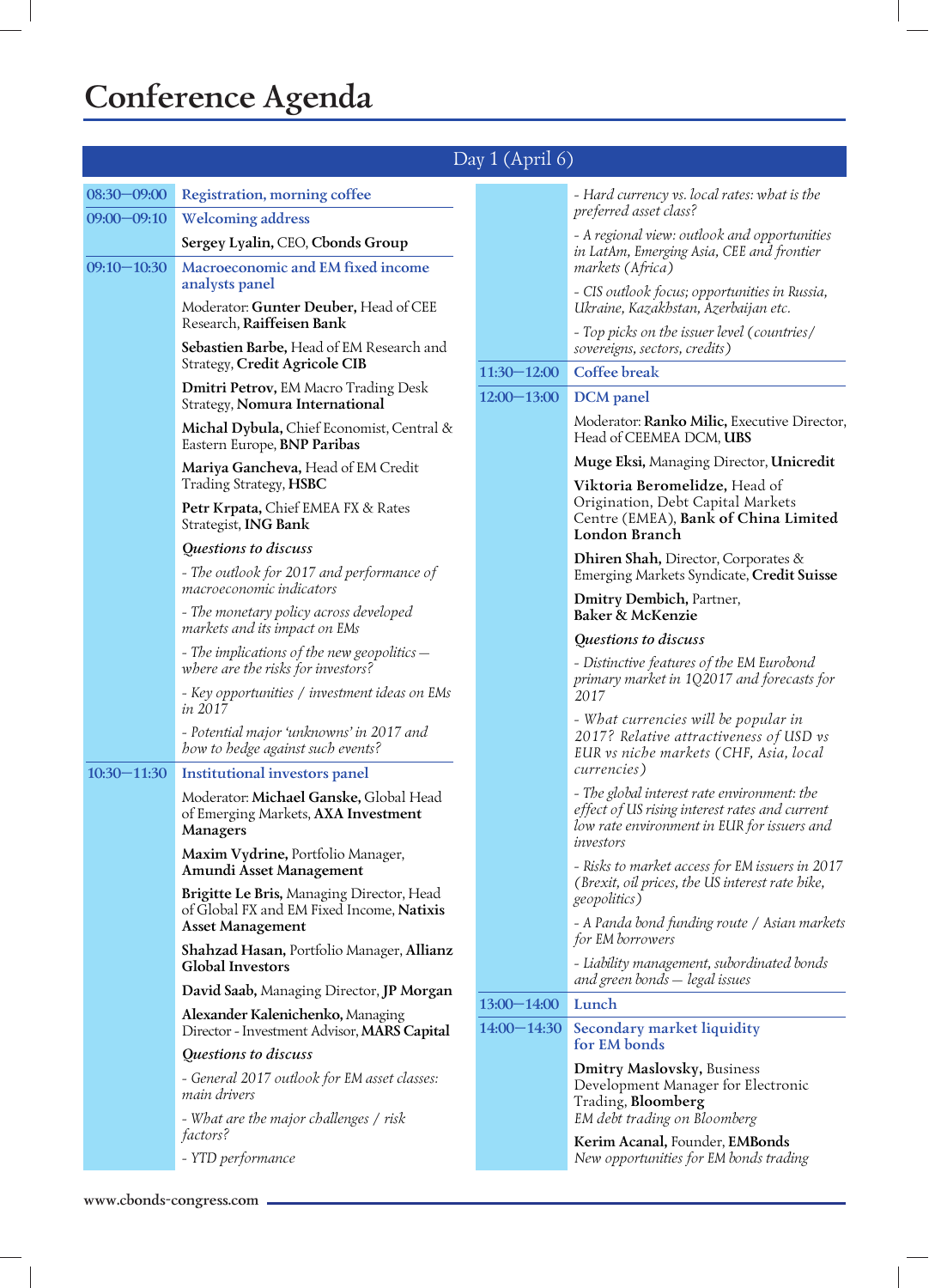#### **Conference Agenda**

| $14:30 - 15:30$ | Emerging markets bonds (part I)<br>Moderator: Sergey Lyalin, CEO, Cbonds Group<br>Qinwei Wang, Economist, Global Asset<br>Allocation Research, Pioneer Investments<br>Chinese bond markets - Time to take them<br>seriously<br>Dilip Parameswaran, Chief Executive, Asia<br><b>Investment Advisors</b><br>Prospects for the Asian dollar bond market<br>Andrew Wu, General Manager, Dagong<br><b>Europe Credit Rating</b> |       | Jelena Spasojevic, Director,<br>Emerging Markets Trading,<br>Renaissance Capital<br>Recent developments in the African bond<br>market<br>Peter Bakos, Head of International<br>Coverage and Origination,<br><b>Bank Muscat</b><br>Funding in the GCC countries<br>Jagdeep Kannarath,<br>Vice President, Fixed Income, |  |
|-----------------|---------------------------------------------------------------------------------------------------------------------------------------------------------------------------------------------------------------------------------------------------------------------------------------------------------------------------------------------------------------------------------------------------------------------------|-------|-----------------------------------------------------------------------------------------------------------------------------------------------------------------------------------------------------------------------------------------------------------------------------------------------------------------------|--|
|                 | Panda bond development and rating<br>rationality between NSR and GSR                                                                                                                                                                                                                                                                                                                                                      |       | <b>Edelweiss Financial Services</b><br>The domestic bond market of India                                                                                                                                                                                                                                              |  |
| 15:30-15:45     | <b>Coffee break</b>                                                                                                                                                                                                                                                                                                                                                                                                       |       | Chris Bojanovic, Managing Partner,<br>CapitalOne/Intercapital                                                                                                                                                                                                                                                         |  |
| $15:45 - 17:30$ | Emerging markets bonds (part II)<br>Gustavo Neffa, Partner and Director,                                                                                                                                                                                                                                                                                                                                                  |       | The Serbian & SEE bond market<br>in a year that caughtthe world off guard                                                                                                                                                                                                                                             |  |
|                 | <b>Research for Traders</b><br>Argentina: let the game begin (again)                                                                                                                                                                                                                                                                                                                                                      | 18:00 | Cocktail in Waxy O'Connor's<br>(14-16 Rupert Street)                                                                                                                                                                                                                                                                  |  |

#### Day 2 (April 7)

| $08:30 - 09:00$ | Morning coffee                                                                                                                                                                                                                                                     |          |
|-----------------|--------------------------------------------------------------------------------------------------------------------------------------------------------------------------------------------------------------------------------------------------------------------|----------|
| 09:00-09:30     | <b>Keynote address</b>                                                                                                                                                                                                                                             |          |
|                 | Sergei Guriev, Chief Economist, EBRD                                                                                                                                                                                                                               |          |
| $09:30 - 11:30$ | Russian bond market                                                                                                                                                                                                                                                |          |
|                 | Moderator: Sergey Lyalin, CEO, Cbonds<br>Group                                                                                                                                                                                                                     |          |
|                 | <b>Evgeny Suvorov, Deputy Director of the</b><br>Macroeconomic Department, Ministry of<br>Economic Development of the Russian<br>Federation<br>A macroeconomic view on the Russian<br>economy                                                                      |          |
|                 | Konstantin Vyshkovskiy, Director of<br>the Department of State Debt and State<br>Financial Assets, Ministry of Finance of<br>the Russian Federation<br>The Finance Ministry's comeback to the<br>global market. Plans for external sovereign<br>borrowings in 2017 | 11<br>12 |
|                 | Denis Shulakov, First Vice President, Head<br>of Capital Markets, Gazprombank<br>Russian capital markets in the global and<br>local context                                                                                                                        |          |
|                 | Andrey Solovyev, Global Head of DCM,<br>VTB Capital<br>New trends in the Russian Eurobond placements                                                                                                                                                               |          |
|                 | Vladimir Shapovalov, Head of Expert<br>Group, Financial Markets Development<br>Department, Central Bank of Russia<br>Cooperation of Russian and Chinese financial                                                                                                  | 12       |
|                 | regulators in financial markets                                                                                                                                                                                                                                    | 13       |

|                 | Irina Burianova, Head of International<br>Fixed Income, BCS Global Markets<br>The ruble corporate bond market —<br>development and new trends                                                            |
|-----------------|----------------------------------------------------------------------------------------------------------------------------------------------------------------------------------------------------------|
|                 | Olga Gorokhovskaya, Managing Director,<br>Capital Markets Department, Sberbank CIB<br>Ratings and the ratings reform                                                                                     |
|                 | Andrey Bobovnikov, Head of Sales,<br>Debt Capital Markets and Structural<br>Instruments, Moscow Exchange<br>The Russian fixed income market:<br>integration into the international<br>financial system   |
| $11:30 - 12:00$ | <b>Coffee break</b>                                                                                                                                                                                      |
| $12:00 - 12:30$ | Ukrainian and Belarusian bond markets                                                                                                                                                                    |
|                 | Moderator: Sergey Lyalin, CEO, Cbonds<br>Group                                                                                                                                                           |
|                 | Alexander Paraschiy, Head of Research,<br>Concorde Capital<br>Ukraine - what does the future hold: reforms<br>or restructuring?                                                                          |
|                 | Alexsandr Churilo, Deputy Head of<br>International Business Department - Head<br>of UK Rep. Office, Development Bank of<br>the Republic of Belarus<br>Belarus as a new harbor for investment<br>interest |
| $12:30 - 13:15$ | <b>Cbonds platform presentation</b>                                                                                                                                                                      |
|                 | Sergey Lyalin, CEO, Cbonds Group                                                                                                                                                                         |
| <b>13:15</b>    | <b>Closing remarks</b>                                                                                                                                                                                   |

**Contacts: Anastasia Sapacheva, tel. +7 (911)154-80-83**